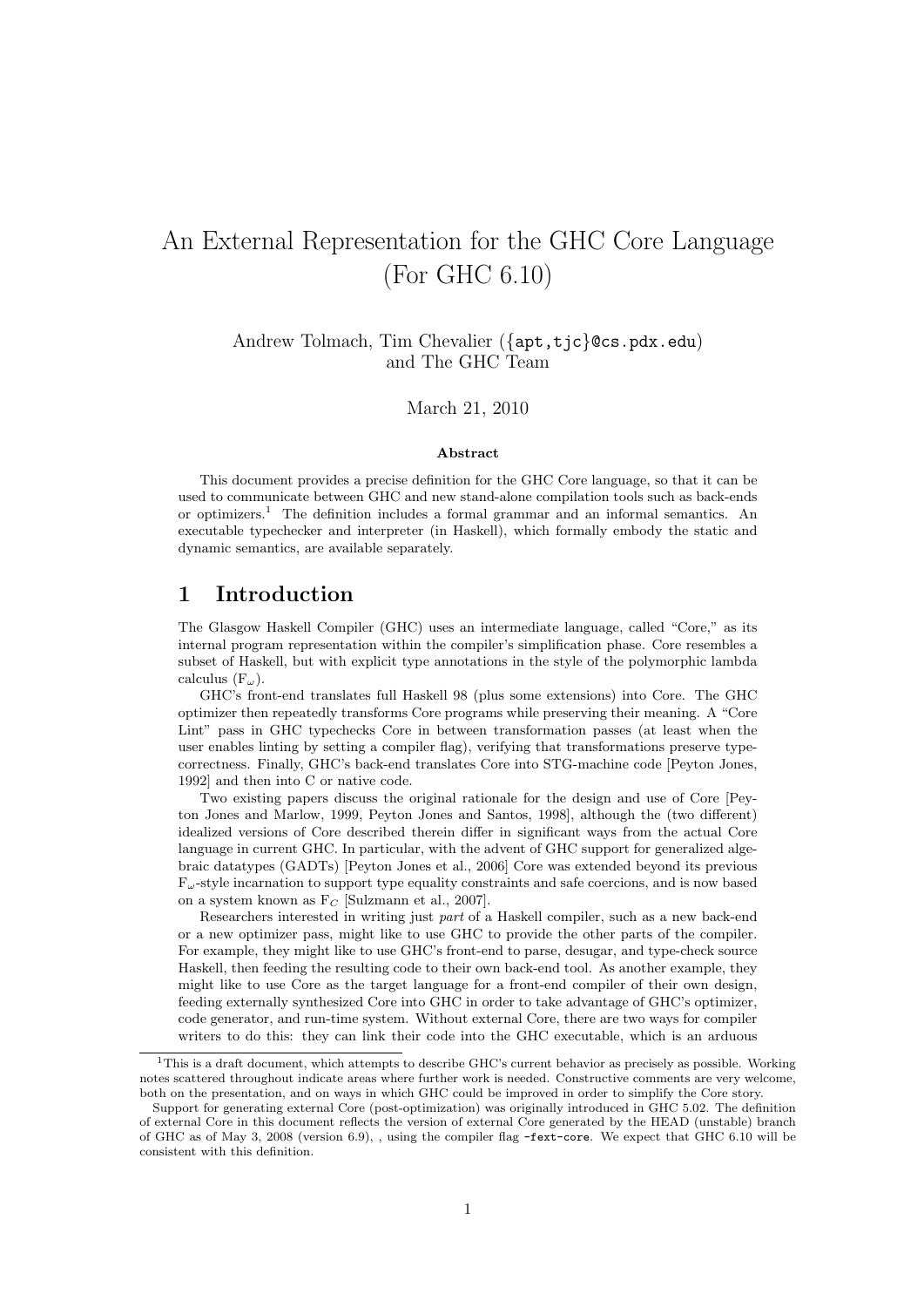process, or they can use the GHC API [Haskell Wiki, 2007] to do the same task more cleanly. Both ways require new code to be written in Haskell.

We present a precisely specified external format for Core files. The external format is text-based and human-readable, to promote interoperability and ease of use. We hope this format will make it easier for external developers to use GHC in a modular way.

It has long been true that GHC prints an ad-hoc textual representation of Core if you set certain compiler flags. But this representation is intended to be read by people who are debugging the compiler, not by other programs. Making Core into a machine-readable, bi-directional communication format requires:

- 1. precisely specifying the external format of Core;
- 2. modifying GHC to generate external Core files (post-simplification; as always, users can control the exact transformations GHC does with command-line flags);
- 3. modifying GHC to accept external Core files in place of Haskell source files (users will also be able to control what GHC does to those files with command-line flags).

The first two facilities will let developers couple GHC's front-end (parser, type-checker, desugarer), and optionally its optimizer, with new back-end tools. The last facility will let developers write new Core-to-Core transformations as an external tool and integrate them into GHC. It will also allow new front-ends to generate Core that can be fed into GHC's optimizer or back-end.

However, because there are many (undocumented) idiosyncracies in the way GHC produces Core from source Haskell, it will be hard for an external tool to produce Core that can be integrated with GHC-produced Core (e.g., for the Prelude), and we don't aim to support this. Indeed, for the time being, we aim to support only the first two facilities and not the third: we define and implement Core as an external format that GHC can use to communicate with external back-end tools, and defer the larger task of extending GHC to support reading this external format back in.

This document addresses the first requirement, a formal Core definition, by proposing a formal grammar for an external representation of Core (Section 2), and an informal semantics (Section 3).

GHC supports many type system extensions; the External Core printer built into GHC only supports some of them. However, External Core should be capable of representing any Haskell 98 program, and may be able to represent programs that require certain type system extensions as well. If a program uses unsupported features, GHC may fail to compile it to Core when the -fext-core flag is set, or GHC may successfully compile it to Core, but the external tools will not be able to typecheck or interpret it.

Formal static and dynamic semantics in the form of an executable typechecker and interpreter are available separately in the GHC source  $tree<sup>2</sup>$  under  $utils/ext-core$ .

# 2 External Grammar of Core

In designing the external grammar, we have tried to strike a balance among a number of competing goals, including easy parseability by machines, easy readability by humans, and adequate structural simplicity to allow straightforward presentations of the semantics. Thus, we had to make some compromises. Specifically:

- In order to avoid explosion of parentheses, we support standard precedences and shortcuts for expressions, types, and kinds. Thus we had to introduce multiple non-terminals for each of these syntactic categories, and as a result, the concrete grammar is longer and more complex than the underlying abstract syntax.
- On the other hand, we have kept the grammar simpler by avoiding special syntax for tuple types and terms. Tuples (both boxed and unboxed) are treated as ordinary constructors.

<sup>2</sup>http://darcs.haskell.org/ghc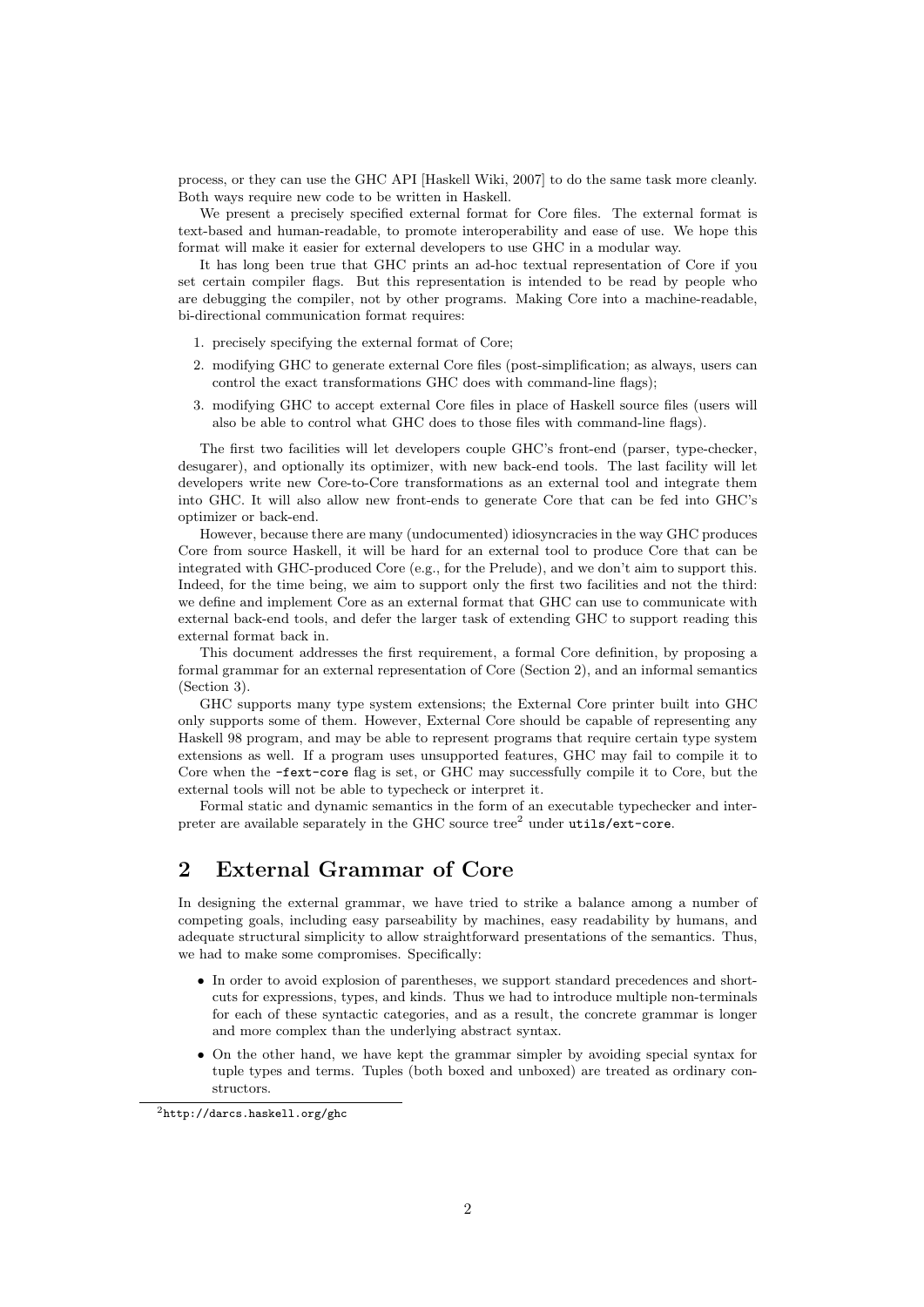- All type abstractions and applications are given in full, even though some of them (e.g., for tuples) could be reconstructed; this means a parser for Core does not have to reconstruct types.<sup>3</sup>
- The syntax of identifiers is heavily restricted (to just alphanumerics and underscores); this again makes Core easier to parse but harder to read.

We use the following notational conventions for syntax:<br>  $\left[\right.pat\,\left.\right]$   $\qquad$  optional optional { pat } zero or more repetitions  $\{$  pat  $\}$ <sup>+</sup> one or more repetitions  $pat_1 | pat_2$  choice fibonacci terminal syntax in typewriter font

<sup>&</sup>lt;sup>3</sup>These choices are certainly debatable. In particular, keeping type applications on tuples and case arms considerably increases the size of Core files and makes them less human-readable, though it allows a Core parser to be simpler.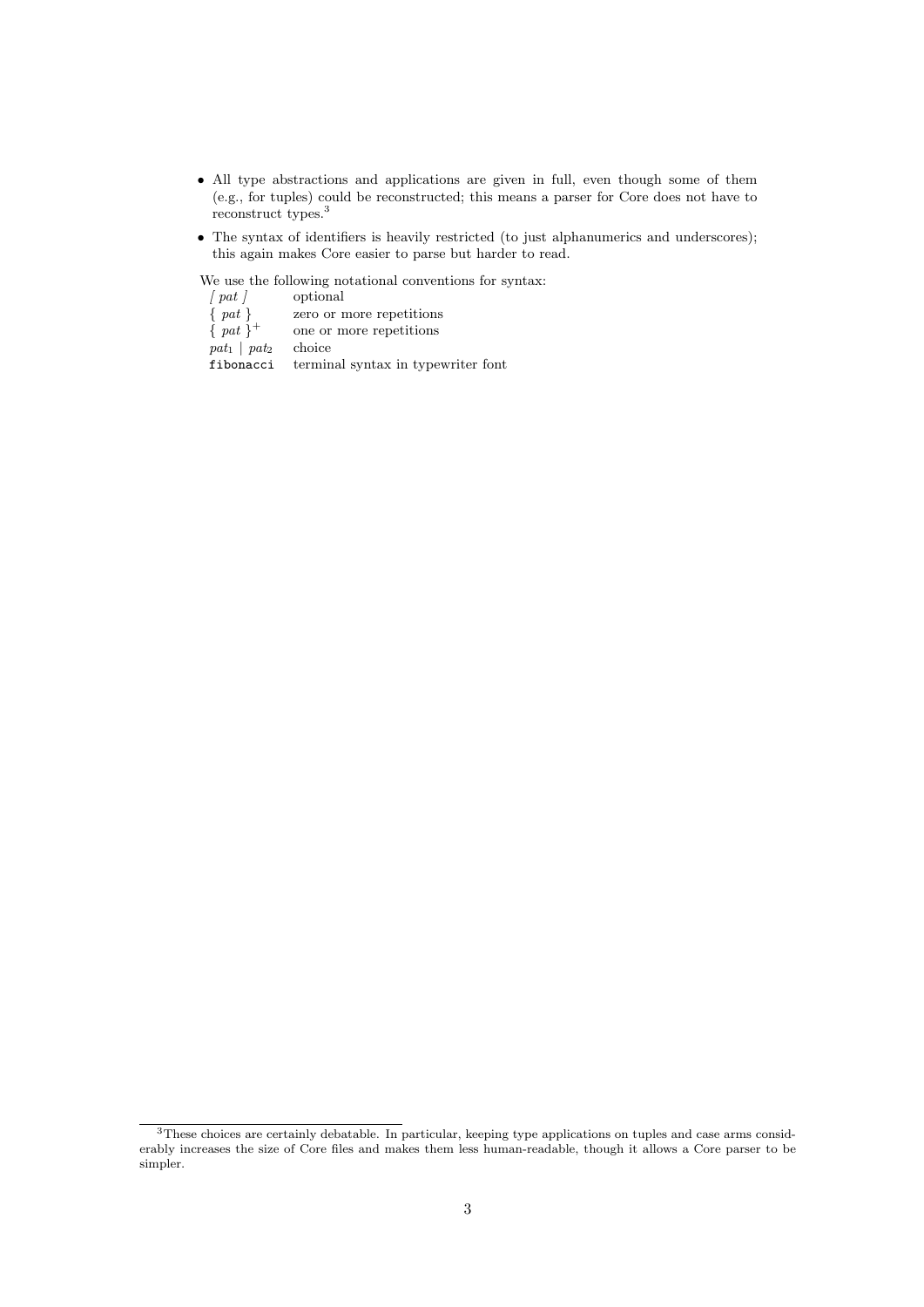| Module                           | module                                                                       | $\longrightarrow$  | % module mident { $tdef$ ; } { $vdefg$ ; }                                                                                                                                                                                                                                                                     |                                                                                                                                                                                                   |
|----------------------------------|------------------------------------------------------------------------------|--------------------|----------------------------------------------------------------------------------------------------------------------------------------------------------------------------------------------------------------------------------------------------------------------------------------------------------------|---------------------------------------------------------------------------------------------------------------------------------------------------------------------------------------------------|
| Type defn.                       |                                                                              | $tdef \rightarrow$ | %data qtycon { tbind } = { $\{ cdef \} ; cdef \}$ } }<br>%newtype qtycon qtycon { tbind } = ty                                                                                                                                                                                                                 | algebraic type<br>newtype                                                                                                                                                                         |
| Constr. defn. $cdef \rightarrow$ |                                                                              |                    | $qdcon \{ \otimes tbind \} \{ aty \}^+$                                                                                                                                                                                                                                                                        |                                                                                                                                                                                                   |
| Value defn.                      | vdefg<br>vdef                                                                | $\longrightarrow$  | %rec { $vdef$ { ; $vdef$ } }<br>vdef<br>$qvar :: ty = exp$                                                                                                                                                                                                                                                     | recursive<br>non-recursive                                                                                                                                                                        |
| Atomic expr.                     | aexp                                                                         |                    | qvar<br>qdcon<br>$_{lit}$<br>$(\exp)$                                                                                                                                                                                                                                                                          | variable<br>data constructor<br>literal<br>nested expr.                                                                                                                                           |
| Expression                       | exp                                                                          |                    | aexp<br>$aexp\{arg\}^+$<br>$\setminus \{ \text{ \textit{binder}} \}^+$ -> exp<br>%let vdefg %in exp<br>%case (aty) $exp$ %of $vbind \{ alt \}$ ; alt} }<br>$\lambda$ cast exp aty<br>%note " $\{char\}$ " $exp$<br>% external ccall " { $char$ } " $aty$<br>%dynexternal ccall $aty$<br>%label " $\{ char\}$ " | atomic expresion<br>application<br>abstraction<br>local definition<br>case expression<br>type coercion<br>expression note<br>external reference<br>external reference (dynamic)<br>external label |
| Argument                         | arg                                                                          |                    | $\mathcal{Q}$ aty<br>aexp                                                                                                                                                                                                                                                                                      | type argument<br>value argument                                                                                                                                                                   |
| Case alt.                        | alt                                                                          |                    | $qdcon \{ \otimes tbind \}$ { $vbind \} \rightarrow exp$<br>$\begin{array}{l} lit \rightarrow \ exp \\ \gamma \rightarrow \ exp \end{array}$                                                                                                                                                                   | constructor alternative<br>literal alternative<br>default alternative                                                                                                                             |
| <b>Binder</b>                    | $\emph{binder}$                                                              |                    | <b>@</b> tbind<br>vbind                                                                                                                                                                                                                                                                                        | type binder<br>value binder                                                                                                                                                                       |
| Type binder                      | $\boldsymbol{t} \boldsymbol{b} \boldsymbol{i} \boldsymbol{n} \boldsymbol{d}$ | $\longrightarrow$  | tyvar<br>(yvar:: kind)                                                                                                                                                                                                                                                                                         | implicitly of kind $*$<br>explicitly kinded                                                                                                                                                       |
| Value binder                     |                                                                              |                    | $vbind \rightarrow (var::ty)$                                                                                                                                                                                                                                                                                  |                                                                                                                                                                                                   |
| Literal                          |                                                                              |                    | lit $\rightarrow$ ([-] { digit } <sup>+</sup> : : ty )<br>  ([-] { digit } <sup>+</sup> % { digit } <sup>+</sup> : : ty )<br>  ('char' : : ty )<br>  (" { char } " : : ty )                                                                                                                                    | integer<br>rational<br>character<br>string                                                                                                                                                        |
| Character                        | char<br>hex                                                                  |                    | any ASCII character in range $0x20-0x7E$ except $0x22,0x27,0x5c$<br>$x$ hex hex<br>$0$ $\ldots$  9  a $\ldots$  f                                                                                                                                                                                              | ASCII code escape sequence                                                                                                                                                                        |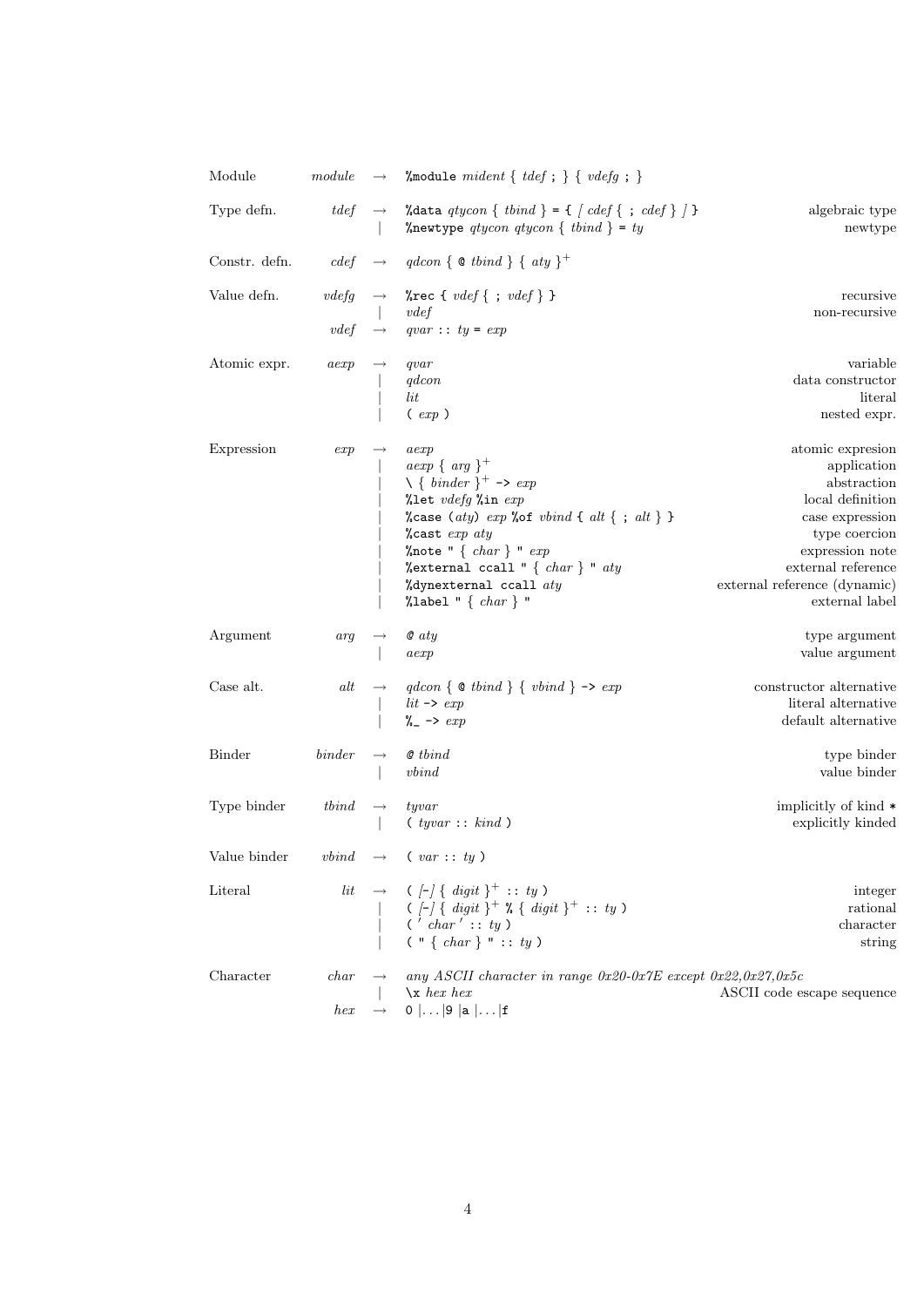| Atomic type | aty          |                   | tyvar                                   | type variable                 |
|-------------|--------------|-------------------|-----------------------------------------|-------------------------------|
|             |              |                   | qtycon                                  | type constructor              |
|             |              |                   | (y)                                     | nested type                   |
| Basic type  | $_{bty}$     |                   | aty                                     | atomic type                   |
|             |              |                   | bty aty                                 | type application              |
|             |              |                   | %trans aty aty                          | transitive coercion           |
|             |              |                   | $\sqrt{\text{sym}}$ aty                 | symmetric coercion            |
|             |              |                   | %unsafe $aty$ $aty$                     | unsafe coercion               |
|             |              |                   | %left $aty$                             | left coercion                 |
|             |              |                   | $\lambda$ right $aty$                   | right coercion                |
|             |              |                   | $%$ inst aty aty                        | instantiation coercion        |
| Type        | ty           |                   | bty                                     | basic type                    |
|             |              |                   | %forall { $tbind$ } <sup>+</sup> . $ty$ | type abstraction              |
|             |              |                   | bty $\rightarrow$ ty                    | arrow type construction       |
| Atomic kind | akind        |                   |                                         | lifted kind                   |
|             |              |                   | #                                       | unlifted kind                 |
|             |              |                   | $\overline{?}$                          | open kind                     |
|             |              |                   | bty :=: bty                             | equality kind                 |
|             |              |                   | (kind)                                  | nested kind                   |
| Kind        | kind         |                   | akind                                   | atomic kind                   |
|             |              |                   | $akind \rightarrow kind$                | arrow kind                    |
| Identifier  | $\it mident$ |                   | pname: uname                            | module                        |
|             | tycon        | $\longrightarrow$ | uname                                   | type constr.                  |
|             | qtycon       | $\longrightarrow$ | $mident$ . tycon                        | qualified type constr.        |
|             | tyvar        | $\longrightarrow$ | <i>lname</i>                            | type variable                 |
|             | dcon         | $\longrightarrow$ | uname                                   | data constr.                  |
|             | qdcon        | $\longrightarrow$ | $mid$ $\ldots$                          | qualified data constr.        |
|             | var          | $\longrightarrow$ | <i>lname</i>                            | variable                      |
|             | qvar         | $\longrightarrow$ | $\int mident$ . $\int var$              | optionally qualified variable |
| Name        | lname        | $\longrightarrow$ | $lower \{ namechar \}$                  |                               |
|             | uname        | $\longrightarrow$ | $upper \{ namechar \}$                  |                               |
|             | pname        | $\longrightarrow$ | $\{namechar\}^+$                        |                               |
|             | namechar     | $\longrightarrow$ | $lower \mid upper \mid digit$           |                               |
|             | lower        | $\longrightarrow$ | $a   b   \ldots   z  $                  |                               |
|             | upper        | $\longrightarrow$ | $A \mid B \mid \ldots \mid Z$           |                               |
|             | digit        | $\longrightarrow$ | 0   1      9                            |                               |

# 3 Informal Semantics

At the term level, Core resembles a explicitly-typed polymorphic lambda calculus  $(F_{\omega})$ , with the addition of local let bindings, algebraic type definitions, constructors, and case expressions, and primitive types, literals and operators. Its type system is richer than that of System F, supporting explicit type equality coercions and type functions. [Sulzmann et al., 2007]

In this section we concentrate on the less obvious points about Core.

## 3.1 Program Organization and Modules

Core programs are organized into modules, corresponding directly to source-level Haskell modules. Each module has a identifying name mident. A module identifier consists of a package name followed by a module name, which may be hierarchical: for example, base:GHC.Base is the module identifier for GHC's Base module. Its name is Base, and it lives in the GHC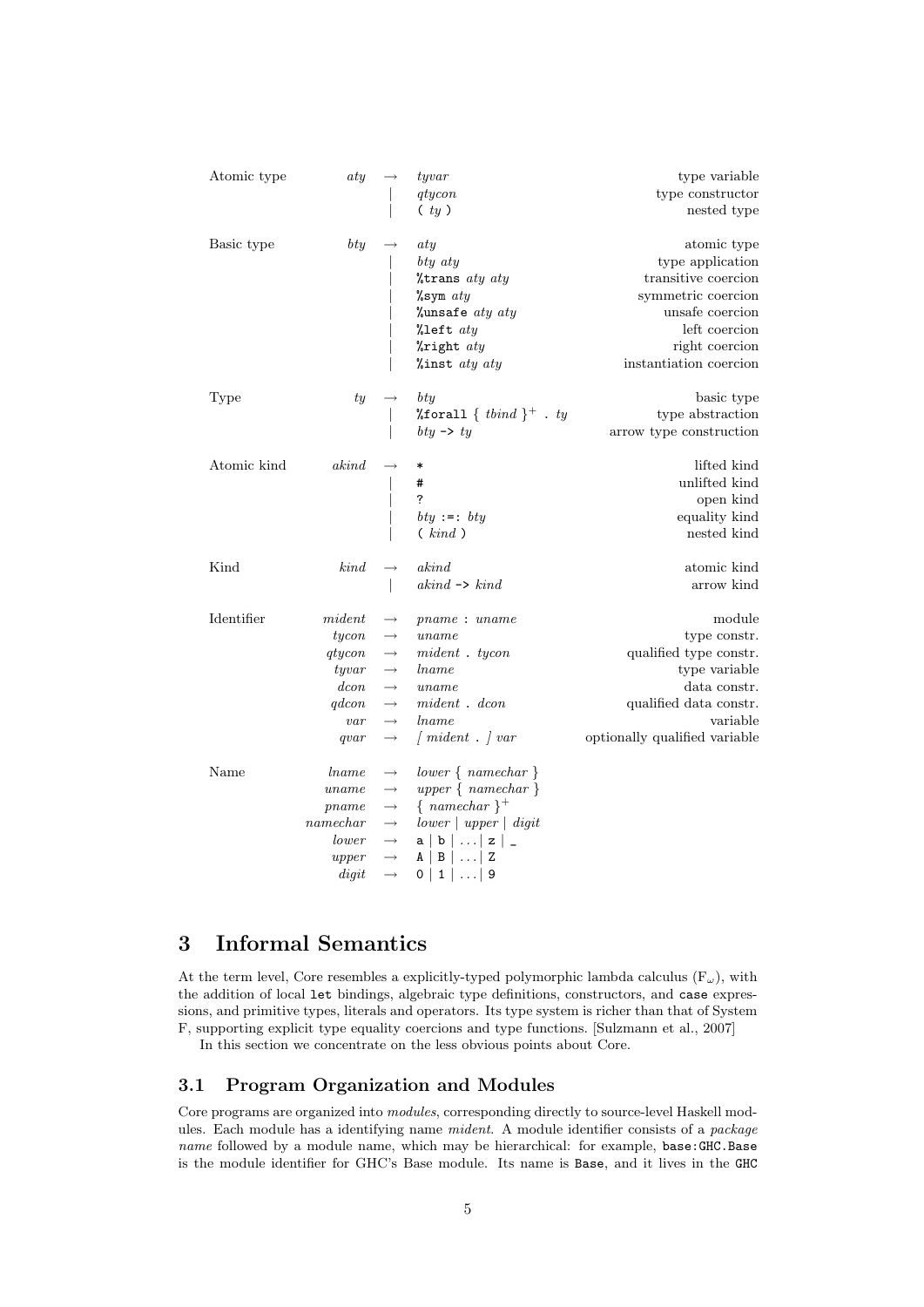hierarchy within the base package. Section 5.8 of the GHC users' guide explains package names [The GHC Team, 2008a]. In particular, note that a Core program may contain multiple modules with the same (possibly hierarchical) module name that differ in their package names. In some of the code examples that follow, we will omit package names and possibly full hierarchical module names from identifiers for brevity, but be aware that they are always required.<sup>4</sup>

Each module may contain the following kinds of top-level declarations:

- Algebraic data type declarations, each defining a type constructor and one or more data constructors;
- Newtype declarations, corresponding to Haskell newtype declarations, each defining a type constructor and a coercion name; and
- Value declarations, defining the types and values of top-level variables.

No type constructor, data constructor, or top-level value may be declared more than once within a given module. All the type declarations are (potentially) mutually recursive. Value declarations must be in dependency order, with explicit grouping of potentially mutually recursive declarations.

Identifiers defined in top-level declarations may be external or internal. External identifiers can be referenced from any other module in the program, using conventional dot notation (e.g., base:GHC.Base.Bool, base:GHC.Base.True). Internal identifiers are visible only within the defining module. All type and data constructors are external, and are always defined and referenced using fully qualified names (with dots).

A top-level value is external if it is defined and referenced using a fully qualified name with a dot (e.g., main:MyModule.foo = ...); otherwise, it is internal (e.g., bar = ...). Note that Core's notion of an external identifier does not necessarily coincide with that of "exported" identifier in a Haskell source module. An identifier can be an external identifier in Core, but not be exported by the original Haskell source module.<sup>5</sup> However, if an identifier was exported by the Haskell source module, it will appear as an external name in Core.

Core modules have no explicit import or export lists. Modules may be mutually recursive. Note that because of the latter fact, GHC currently prints out the top-level bindings for every module as a single recursive group, in order to avoid keeping track of dependencies between top-level values within a module. An external Core tool could reconstruct dependencies later, of course.

There is also an implicitly-defined module ghc-prim:GHC.Prim, which exports the "builtin" types and values that must be provided by any implementation of Core (including GHC). Details of this module are in Section 4.

A Core program is a collection of distinctly-named modules that includes a module called main:Main having an exported value called main:ZCMain.main of type base:GHC.IOBase.IO a (for some type a). (Note that the strangely named wrapper for main is the one exception to the rule that qualified names defined within a module m must have module name m.)

Many Core programs will contain library modules, such as base:GHC.Base, which implement parts of the Haskell standard library. In principle, these modules are ordinary Haskell modules, with no special status. In practice, the requirement on the type of main: Main.main implies that every program will contain a large subset of the standard library modules.

#### 3.2 Namespaces

There are five distinct namespaces:

- 1. module identifiers (mident),
- 2. type constructors (tycon),
- 3. type variables (tyvar),

<sup>4</sup>A possible improvement to the Core syntax would be to add explicit import lists to Core modules, which could be used to specify abbrevations for long qualified names. This would make the code more human-readable.

<sup>5</sup>Two examples of such identifiers are: data constructors, and values that potentially appear in an unfolding. For an example of the latter, consider Main.foo = ... Main.bar ..., where Main.foo is inlineable. Since bar appears in foo's unfolding, it is defined and referenced with an external name, even if bar was not exported by the original source module.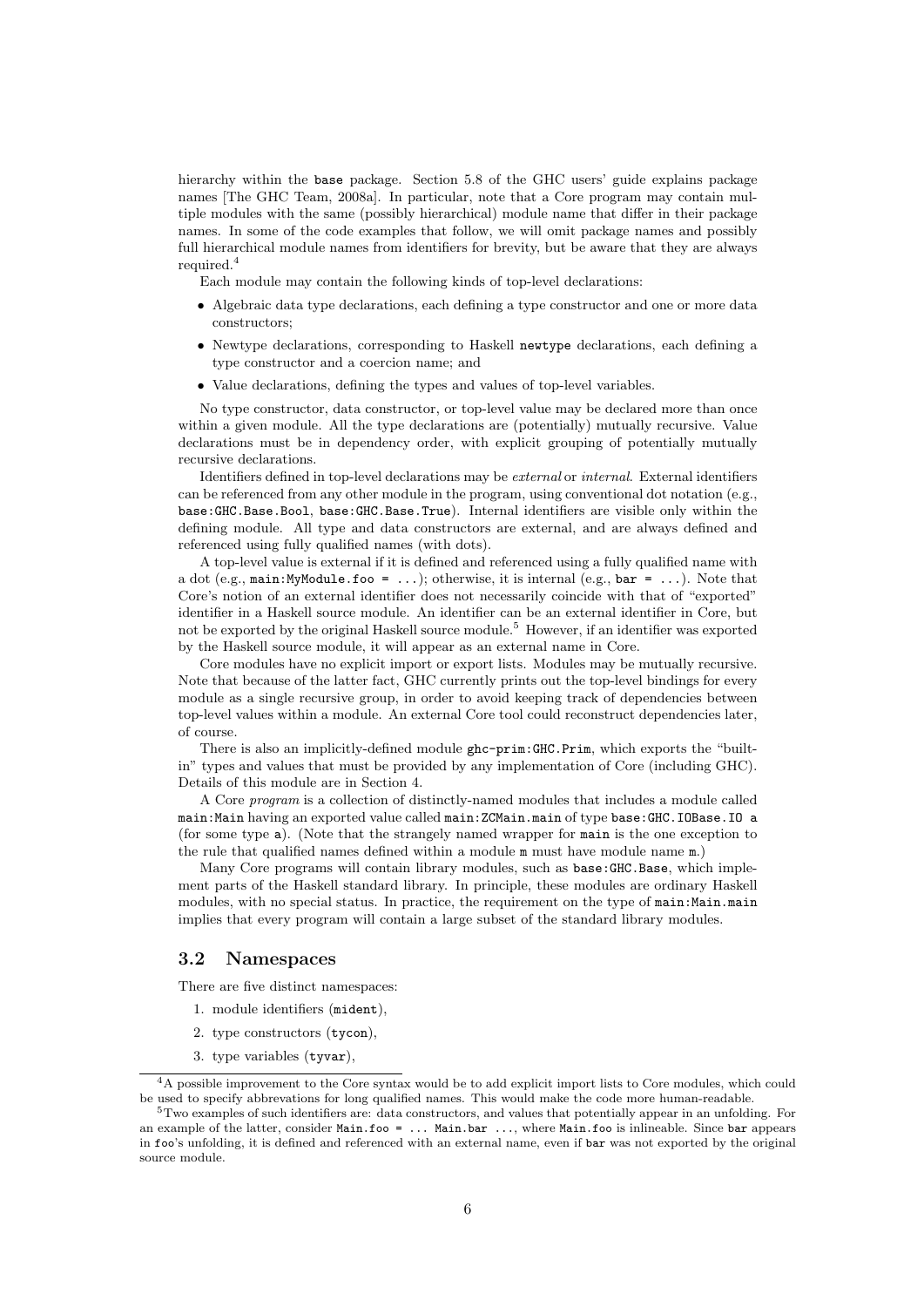- 4. data constructors (dcon),
- 5. term variables (var).

Spaces  $(1)$ ,  $(2+3)$ , and  $(4+5)$  can be distinguished from each other by context. To distinguish  $(2)$  from  $(3)$  and  $(4)$  from  $(5)$ , we require that data and type constructors begin with an upper-case character, and that term and type variables begin with a lower-case character.

Primitive types and operators are not syntactically distinguished.

Primitive *coercion* operators, of which there are six, are syntactically distinguished in the grammar. This is because these coercions must be fully applied, and because distinguishing their applications in the syntax makes typechecking easier.

A given variable (type or term) may have multiple definitions within a module. However, definitions of term variables never "shadow" one another: the scope of the definition of a given variable never contains a redefinition of the same variable. Type variables may be shadowed. Thus, if a term variable has multiple definitions within a module, all those definitions must be local (let-bound). The only exception to this rule is that (necessarily closed) types labelling %external expressions may contain tyvar bindings that shadow outer bindings.

Core generated by GHC makes heavy use of encoded names, in which the characters Z and z are used to introduce escape sequences for non-alphabetic characters such as dollar sign \$  $(zd)$ , hash  $# (zh)$ , plus  $+ (zp)$ , etc. This is the same encoding used in .hi files and in the back-end of GHC itself, except that we sometimes change an initial z to Z, or vice-versa, in order to maintain case distinctions.

Finally, note that hierarchical module names are z-encoded in Core: for example, base:GHC.Base.foo is rendered as base:GHCziBase.foo. A parser may reconstruct the module hierarchy, or regard GHCziBase as a flat name.

## 3.3 Types and Kinds

In Core, all type abstractions and applications are explicit. This make it easy to typecheck any (closed) fragment of Core code. An full executable typechecker is available separately.

#### 3.3.1 Types

Types are described by type expressions, which are built from named type constructors and type variables using type application and universal quantification. Each type constructor has a fixed arity  $\geq 0$ . Because it is so widely used, there is special infix syntax for the fully-applied function type constructor  $(-\epsilon)$ . (The prefix identifier for this constructor is ghc-prim:GHC.Prim.ZLzmzgZR; this should only appear in unapplied or partially applied form.)

There are also a number of other primitive type constructors (e.g., Intzh) that are predefined in the GHC.Prim module, but have no special syntax. %data and %newtype declarations introduce additional type constructors, as described below. Type constructors are distinguished solely by name.

#### 3.3.2 Coercions

A type may also be built using one of the primitive coercion operators, as described in Section 3.2. For details on the meanings of these operators, see the System FC paper [Sulzmann et al., 2007]. Also see Section 3.5 for examples of how GHC uses coercions in Core code.

#### 3.3.3 Kinds

As described in the Haskell definition, it is necessary to distinguish well-formed typeexpressions by classifying them into different kinds [Peyton Jones, 2003, p. 41]. In particular, Core explicitly records the kind of every bound type variable.

In addition, Core's kind system includes equality kinds, as in System FC [Sulzmann et al., 2007]. An application of a built-in coercion, or of a user-defined coercion as introduced by a newtype declaration, has an equality kind.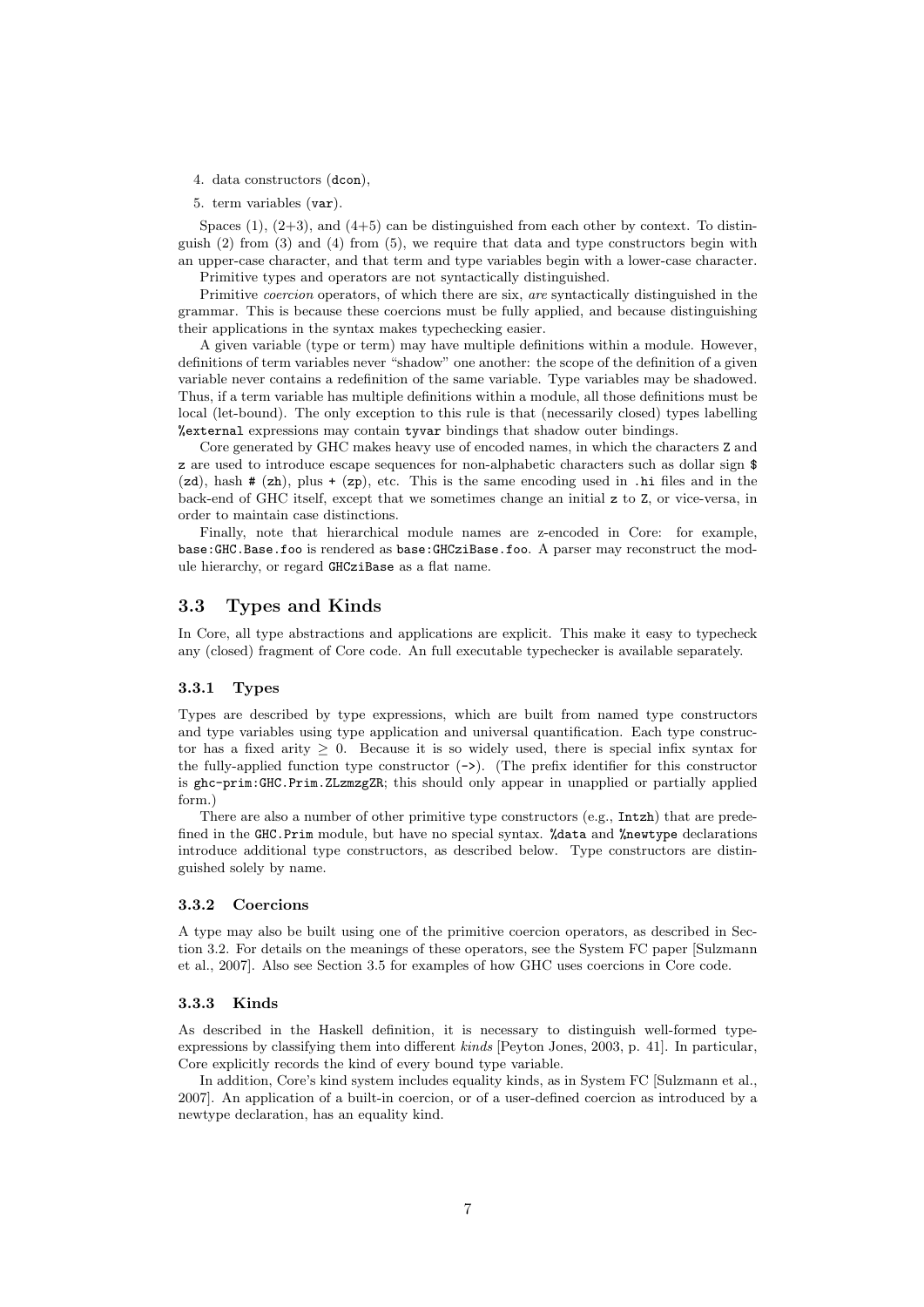#### 3.3.4 Lifted and Unlifted Types

Semantically, a type is *lifted* if and only if it has bottom as an element. We need to distinguish them because operationally, terms with lifted types may be represented by closures; terms with unlifted types must not be represented by closures, which implies that any unboxed value is necessarily unlifted. We distinguish between lifted and unlifted types by ascribing them different kinds.

Currently, all the primitive types are unlifted (including a few boxed primitive types such as ByteArrayzh). Peyton Jones and Launchbury [1991] described the ideas behind unboxed and unlifted types.

#### 3.3.5 Type Constructors; Base Kinds and Higher Kinds

Every type constructor has a kind, depending on its arity and whether it or its arguments are lifted.

Term variables can only be assigned types that have base kinds: the base kinds are  $*,\#$ . and ?. The three base kinds distinguish the liftedness of the types they classify: \* represents lifted types; # represents unlifted types; and ? is the "open" kind, representing a type that may be either lifted or unlifted. Of these, only  $*$  ever appears in Core type declarations generated from user code; the other two are needed to describe certain types in primitive (or otherwise specially-generated) code (which, after optimization, could potentially appear anywhere).

In particular, no top-level identifier (except in ghc-prim:GHC.Prim) has a type of kind # or ?.

Nullary type constructors have base kinds: for example, the type Int has kind \*, and Int# has kind #.

Non-nullary type constructors have higher kinds: kinds that have the form  $k_1$ -> $k_2$ , where  $k_1$  and  $k_2$  are kinds. For example, the function type constructor  $\rightarrow$  has kind  $\ast$   $\rightarrow$   $(\ast$   $\rightarrow \ast)$ . Since Haskell allows abstracting over type constructors, type variables may have higher kinds; however, much more commonly they have kind  $\ast$ , so that is the default if a type binder omits a kind.

#### 3.3.6 Type Synonyms and Type Equivalence

There is no mechanism for defining type synonyms (corresponding to Haskell type declarations).

Type equivalence is just syntactic equivalence on type expressions (of base kinds) modulo:

- alpha-renaming of variables bound in %forall types;
- the identity  $a \rightarrow b \equiv$  ghc-prim:GHC.Prim.ZLzmzgZR a b

#### 3.4 Algebraic data types

Each data declaration introduces a new type constructor and a set of one or more data constructors, normally corresponding directly to a source Haskell data declaration. For example, the source declaration

```
data Bintree a =
  Fork (Bintree a) (Bintree a)
  Leaf a
```
might induce the following Core declaration

```
%data Bintree a = {
  Fork (Bintree a) (Bintree a);
  Leaf a)}
```
which introduces the unary type constructor Bintree of kind \*->\* and two data constructors with types

```
Fork :: %forall a . Bintree a -> Bintree a -> Bintree a
Leaf :: %forall a . a -> Bintree a
```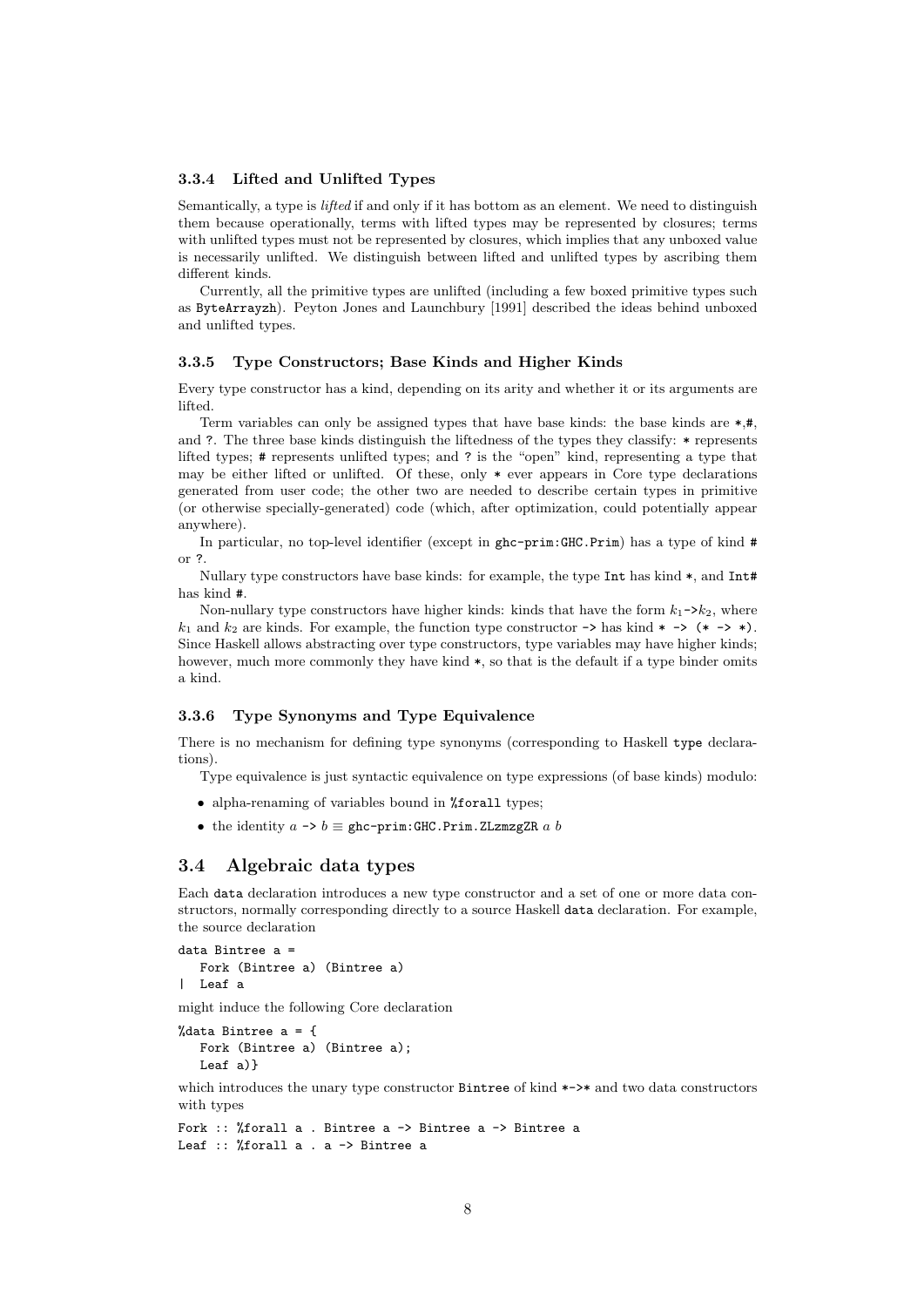We define the *arity* of each data constructor to be the number of value arguments it takes; e.g. Fork has arity 2 and Leaf has arity 1.

For a less conventional example illustrating the possibility of higher-order kinds, the Haskell source declaration

data  $A f a = MkA (f a)$ 

might induce the Core declaration

%data A  $(f::*->*)$  a = { MkA  $(f a)$  }

which introduces the constructor

MkA :: %forall  $(f::*->*)$  a .  $(f a) \rightarrow (A f) a$ 

GHC (like some other Haskell implementations) supports an extension to Haskell98 for existential types such as

data  $T =$  forall a . MkT a (a  $\rightarrow$  Bool)

This is represented by the Core declaration

%data  $T = \{MKT \text{ @a a (a -> Boo1)}\}$ 

which introduces the nullary type constructor T and the data constructor

MkT :: %forall a . a -> (a -> Bool) -> T

In general, existentially quantified variables appear as extra univerally quantified variables in the data contructor types. An example of how to construct and deconstruct values of type T is shown in Section 3.6.

#### 3.5 Newtypes

Each Core %newtype declaration introduces a new type constructor and an associated representation type, corresponding to a source Haskell newtype declaration. However, unlike in source Haskell, a %newtype declaration does not introduce any data constructors.

Each %newtype declaration also introduces a new coercion (syntactically, just another type constructor) that implies an axiom equating the type constructor, applied to any type variables bound by the %newtype, to the representation type.

For example, the Haskell fragment

newtype U = MkU Bool u = MkU True v = case u of

MkU b -> not b

might induce the Core fragment

%newtype U ZCCoU = Bool;  $u :: U = %cast (True)$  $((\%sym ZCCoU));$  $v$  :: Bool = not (%cast (u) ZCCoU);

The newtype declaration implies that the types U and Bool have equivalent representations, and the coercion axiom ZCCoU provides evidence that U is equivalent to Bool. Notice that in the body of u, the boolean value True is cast to type U using the primitive symmetry rule

applied to ZCCoU: that is, using a coercion of kind Bool :=: U. And in the body of  $v$ , u is cast back to type Bool using the axiom ZCCoU. Notice that the case in the Haskell source code above translates to a cast in the corre-

sponding Core code. That is because operationally, a case on a value whose type is declared by a newtype declaration is a no-op. Unlike a case on any other value, such a case does no evaluation: its only function is to coerce its scrutinee's type.

Also notice that unlike in a previous draft version of External Core, there is no need to handle recursive newtypes specially.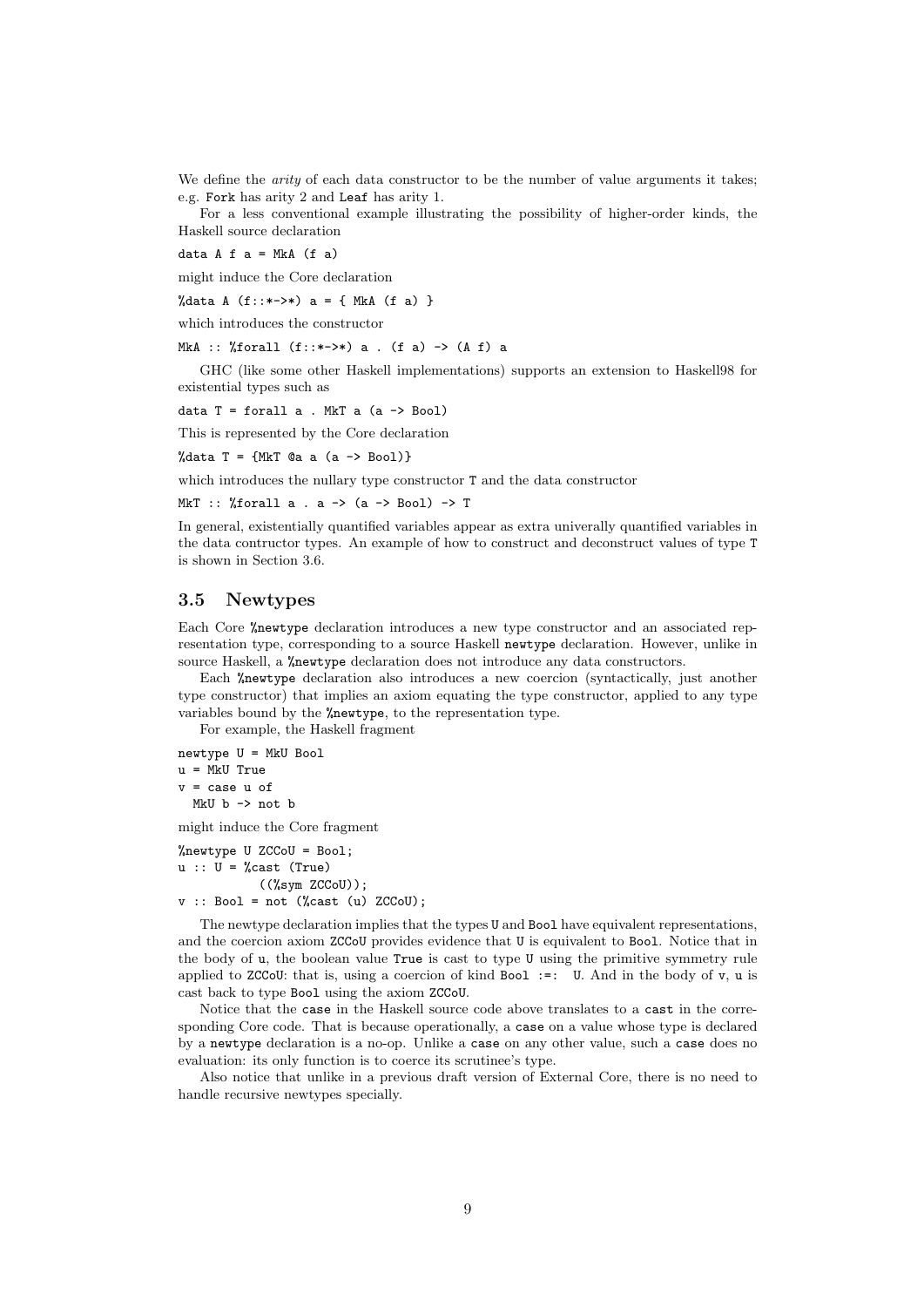### 3.6 Expression Forms

Variables and data constructors are straightforward.

Literal *(lit)* expressions consist of a literal value, in one of four different formats, and a (primitive) type annotation. Only certain combinations of format and type are permitted; see Section 4. The character and string formats can describe only 8-bit ASCII characters.

Moreover, because the operational semantics for Core interprets strings as C-style nullterminated strings, strings should not contain embedded nulls.

In Core, value applications, type applications, value abstractions, and type abstractions are all explicit. To tell them apart, type arguments in applications and formal type arguments in abstractions are preceded by an  $\mathcal Q$  symbol. (In abstractions, the  $\mathcal Q$  plays essentially the same role as the more usual Λ symbol.) For example, the Haskell source declaration

$$
f
$$
 x = Leaf (Leaf x)

might induce the Core declaration

f :: %forall  $a$  .  $a \rightarrow$  BinTree (BinTree  $a$ ) = \ @a (x::a) -> Leaf @(Bintree a) (Leaf @a x)

Value applications may be of user-defined functions, data constructors, or primitives. None of these sorts of applications are necessarily saturated.

Note that the arguments of type applications are not always of kind \*. For example, given our previous definition of type A:

data  $A$  f  $a = MkA$  (f  $a$ )

the source code

MkA (Leaf True)

becomes

#### (MkA @Bintree @Bool) (Leaf @Bool True)

Local bindings, of a single variable or of a set of mutually recursive variables, are represented by %let expressions in the usual way.

By far the most complicated expression form is %case. %case expressions are permitted over values of any type, although they will normally be algebraic or primitive types (with literal values). Evaluating a %case forces the evaluation of the expression being tested (the "scrutinee"). The value of the scrutinee is bound to the variable following the %of keyword, which is in scope in all alternatives; this is useful when the scrutinee is a non-atomic expression (see next example). The scrutinee is preceded by the type of the entire %case expression: that is, the result type that all of the %case alternatives have (this is intended to make type reconstruction easier in the presence of type equality coercions).

In an algebraic %case, all the case alternatives must be labeled with distinct data constructors from the algebraic type, followed by any existential type variable bindings (see below), and typed term variable bindings corresponding to the data constructor's arguments. The number of variables must match the data constructor's arity.

For example, the following Haskell source expression

```
case g x of
  Fork l r -> Fork r l
  t@(Leaf \ v) \rightarrow Fork \ t \ t
```
might induce the Core expression

```
%case ((Bintree a)) g x %of (t::Bintree a)
   Fork (l::Bintree a) (r::Bintree a) ->
      Fork @a r l
   Leaf (v:ia) \rightarrowFork @a + t
```
When performing a %case over a value of an existentially-quantified algebraic type, the alternative must include extra local type bindings for the existentially-quantified variables. For example, given

data  $T =$  forall a . MkT a  $(a \rightarrow$  Bool)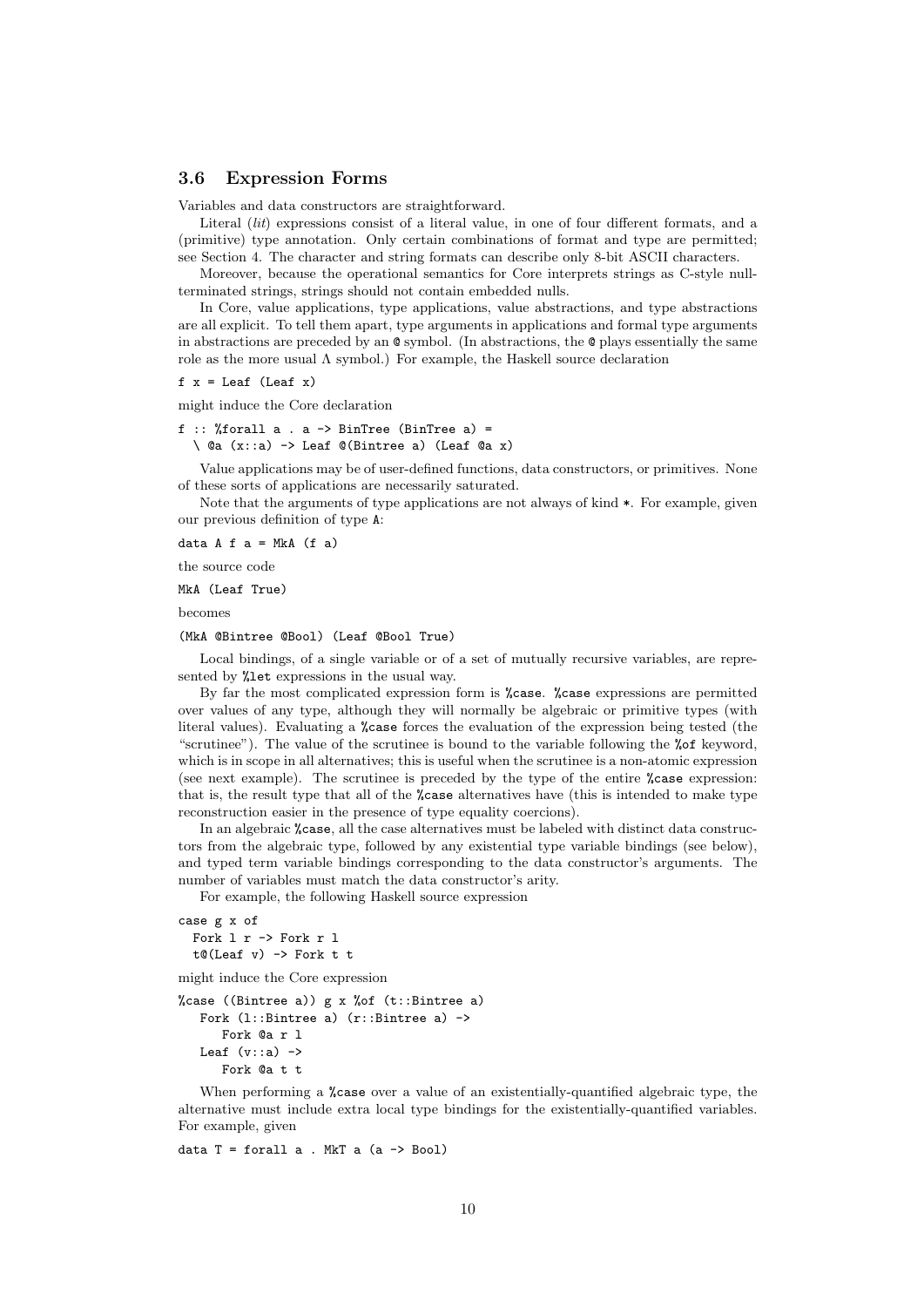```
the source
case x of
 MkT w g \rightarrow g wbecomes
%case x %of (x':T)MkT @b (w::b) (g::b->Bool) -> g w
```
In a %case over literal alternatives, all the case alternatives must be distinct literals of the same primitive type.

The list of alternatives may begin with a default alternative labeled with an underscore  $(\mathcal{K}_-)$ , whose right-hand side will be evaluated if none of the other alternatives match. The default is optional except for in a case over a primitive type, or when there are no other alternatives. If the case is over neither an algebraic type nor a primitive type, then the list of alternatives must contain a default alternative and nothing else. For algebraic cases, the set of alternatives need not be exhaustive, even if no default is given; if alternatives are missing, this implies that GHC has deduced that they cannot occur.

%cast is used to manipulate newtypes, as described in Section 3.5. The %cast expression takes an expression and a coercion: syntactically, the coercion is an arbitrary type, but it must have an equality kind. In an expression (cast e co), if e :: T and co has kind T :=: U, then the overall expression has type U [GHC Wiki, 2006]. Here, co must be a coercion whose left-hand side is T.

Note that unlike the %coerce expression that existed in previous versions of Core, this means that %cast is (almost) type-safe: the coercion argument provides evidence that can be verified by a typechecker. There are still unsafe %casts, corresponding to the unsafe %coerce construct that existed in old versions of Core, because there is a primitive unsafe coercion type that can be used to cast arbitrary types to each other. GHC uses this for such purposes as coercing the return type of a function (such as error) which is guaranteed to never return:

```
case (error "") of
  True \rightarrow 1
  False \rightarrow 2becomes:
```
%cast (error @ Bool (ZMZN @ Char))

(%unsafe Bool Integer);

%cast has no operational meaning and is only used in typechecking.

A %note expression carries arbitrary internal information that GHC finds interesting. The information is encoded as a string. Expression notes currently generated by GHC include the inlining pragma (InlineMe) and cost-center labels for profiling.

A %external expression denotes an external identifier, which has the indicated type (always expressed in terms of Haskell primitive types). External Core supports two kinds of external calls: %external and %dynexternal. Only the former is supported by the current set of stand-alone Core tools. In addition, there is a %label construct which GHC may generate but which the Core tools do not support.

The present syntax for externals is sufficient for describing C functions and labels. Interfacing to other languages may require additional information or a different interpretation of the name string.

### 3.7 Expression Evaluation

The dynamic semantics of Core are defined on the type-erasure of the program: for example, we ignore all type abstractions and applications. The denotational semantics of the resulting type-free program are just the conventional ones for a call-by-name language, in which expressions are only evaluated on demand. But Core is intended to be a call-by-need language, in which expressions are only evaluated once. To express the sharing behavior of call-by-need, we give an operational model in the style of Launchbury [Launchbury, 1993].

This section describes the model informally; a more formal semantics is separately available as an executable interpreter.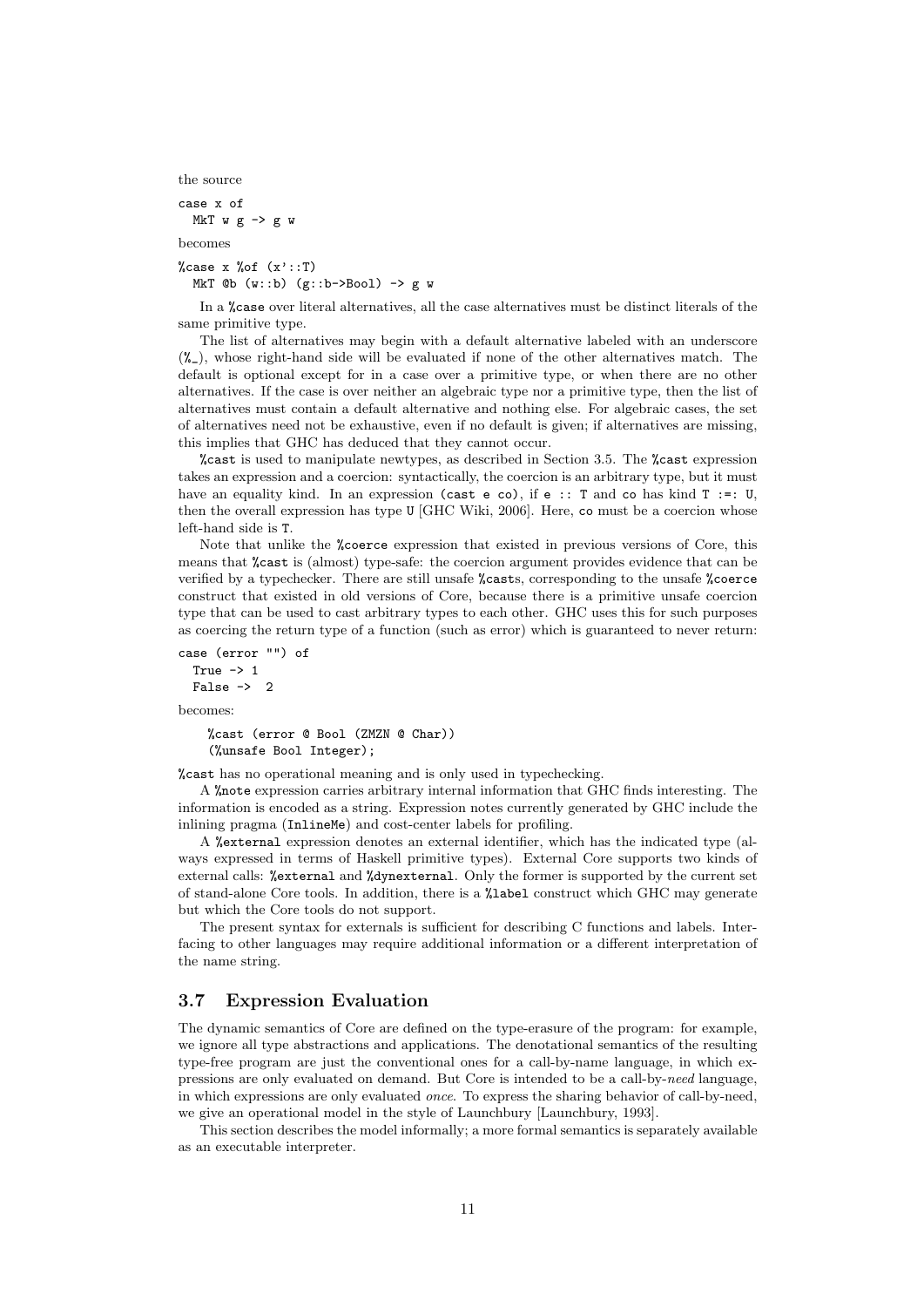To simplify the semantics, we consider only "well-behaved" Core programs in which constructor and primitive applications are fully saturated, and in which non-trivial expresssions of unlifted kind (#) appear only as scrutinees in %case expressions. Any program can easily be put into this form; a separately available preprocessor illustrates how. In the remainder of this section, we use "Core" to mean "well-behaved" Core.

Evaluating a Core expression means reducing it to weak-head normal form (WHNF), i.e., a primitive value, lambda abstraction, or fully-applied data constructor. Evaluating a program means evaluating the expression main:ZCMain.main.

To make sure that expression evaluation is shared, we make use of a heap, which contains heap entries. A heap entry can be:

- A thunk, representing an unevaluated expression, also known as a suspension.
- A WHNF, representing an evaluated expression. The result of evaluating a thunk is a WHNF. A WHNF is always a closure (corresponding to a lambda abstraction in the source program) or a data constructor application: computations over primitive types are never suspended.

Heap pointers point to heap entries: at different times, the same heap pointer can point to either a thunk or a WHNF, because the run-time system overwrites thunks with WHNFs as computation proceeds.

The suspended computation that a thunk represents might represent evaluating one of three different kinds of expression. The run-time system allocates a different kind of thunk depending on what kind of expression it is:

- A thunk for a value definition has a group of suspended defining expressions, along with a list of bindings between defined names and heap pointers to those suspensions. (A value definition may be a recursive group of definitions or a single non-recursive definition, and it may be top-level (global) or let-bound (local)).
- A thunk for a function application (where the function is user-defined) has a suspended actual argument expression, and a binding between the formal argument and a heap pointer to that suspension.
- A thunk for a constructor application has a suspended actual argument expression; the entire constructed value has a heap pointer to that suspension embedded in it.

As computation proceeds, copies of the heap pointer for a given thunk propagate through the executing program. When another computation demands the result of that thunk, the thunk is forced: the run-time system computes the thunk's result, yielding a WHNF, and overwrites the heap entry for the thunk with the WHNF. Now, all copies of the heap pointer point to the new heap entry: a WHNF. Forcing occurs only in the context of

- evaluating the operator expression of an application;
- evaluating the scrutinee of a case expression; or
- evaluating an argument to a primitive or external function application

When no pointers to a heap entry (whether it is a thunk or WHNF) remain, the garbage collector can reclaim the space it uses. We assume this happens implicitly.

With the exception of functions, arrays, and mutable variables, we intend that values of all primitive types should be held unboxed: they should not be heap-allocated. This does not violate call-by-need semantics: all primitive types are unlifted, which means that values of those types must be evaluated strictly. Unboxed tuple types are not heap-allocated either.

Certain primitives and %external functions cause side-effects to state threads or to the real world. Where the ordering of these side-effects matters, Core already forces this order with data dependencies on the pseudo-values representing the threads.

An implementation must specially support the raisezh and handlezh primitives: for example, by using a handler stack. Again, real-world threading guarantees that they will execute in the correct order.

# 4 Primitive Module

The semantics of External Core rely on the contents and informal semantics of the primitive module ghc-prim:GHC.Prim. Nearly all the primitives are required in order to cover GHC's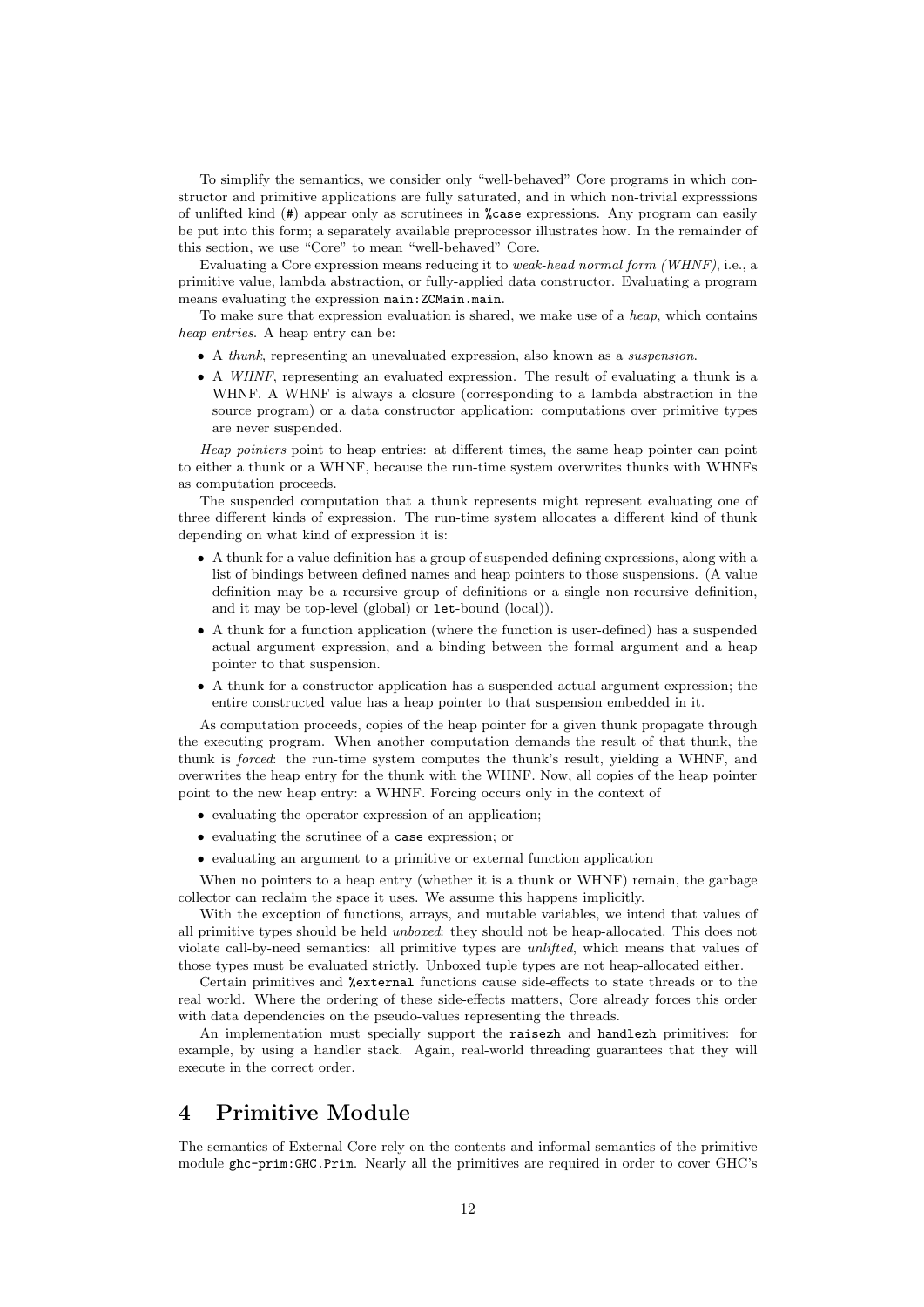implementation of the Haskell98 standard prelude; the only operators that can be completely omitted are those supporting the byte-code interpreter, parallelism, and foreign objects. Some of the concurrency primitives are needed, but can be given degenerate implementations if it desired to target a purely sequential backend (see Section 4.1).

In addition to these primitives, a large number of C library functions are required to implement the full standard Prelude, particularly to handle I/O and arithmetic on less usual types.

For a full listing of the names and types of the primitive operators, see the GHC library documentation [The GHC Team, 2008b].

### 4.1 Non-concurrent Back End

The Haskell98 standard prelude doesn't include any concurrency support, but GHC's implementation of it relies on the existence of some concurrency primitives. However, it never actually forks multiple threads. Hence, the concurrency primitives can be given degenerate implementations that will work in a non-concurrent setting, as follows:

- ThreadIdzh can be represented by a singleton type, whose (unique) value is returned by myThreadIdzh.
- forkzh can just die with an "unimplemented" message.
- killThreadzh and yieldzh can also just die "unimplemented" since in a one-thread world, the only thread a thread can kill is itself, and if a thread yields the program hangs.
- MVarzh a can be represented by MutVarzh (Maybe a); where a concurrent implementation would block, the sequential implementation can just die with a suitable message (since no other thread exists to unblock it).
- waitReadzh and waitWritezh can be implemented using a select with no timeout.

#### 4.2 Literals

Only the following combination of literal forms and types are permitted:

| Literal form | Type     | Description                                    |
|--------------|----------|------------------------------------------------|
| integer      | Intzh    | Int                                            |
|              | Wordzh   | Word                                           |
|              | Addrzh   | Address                                        |
|              | Charzh   | Unicode character code                         |
| rational     | Floatzh  | Float                                          |
|              | Doublezh | Double                                         |
| character    | Charzh   | Unicode character specified by ASCII character |
| string       | Addrzh   | Address of specified C-format string           |

# References

- GHC Wiki. System FC: equality constraints and coercions. http://hackage.haskell.org/ trac/ghc/wiki/Commentary/Compiler/FC, 2006.
- Haskell Wiki. Using GHC as a library. http://haskell.org/haskellwiki/GHC/As\\_a\ \_library, 2007.
- J. Launchbury. A natural semantics for lazy evaluation. In Conference Record of the Twentieth Annual ACM SIGPLAN-SIGACT Symposium on Principles of Programming Languages, pages 144–154, Charleston, South Carolina, 1993. URL citeseer.ist.psu.edu/ launchbury93natural.html.
- S. Peyton Jones, editor. Haskell 98 Language and Libraries: The Revised Report. Cambridge University Press, Cambridge, UK, 2003.